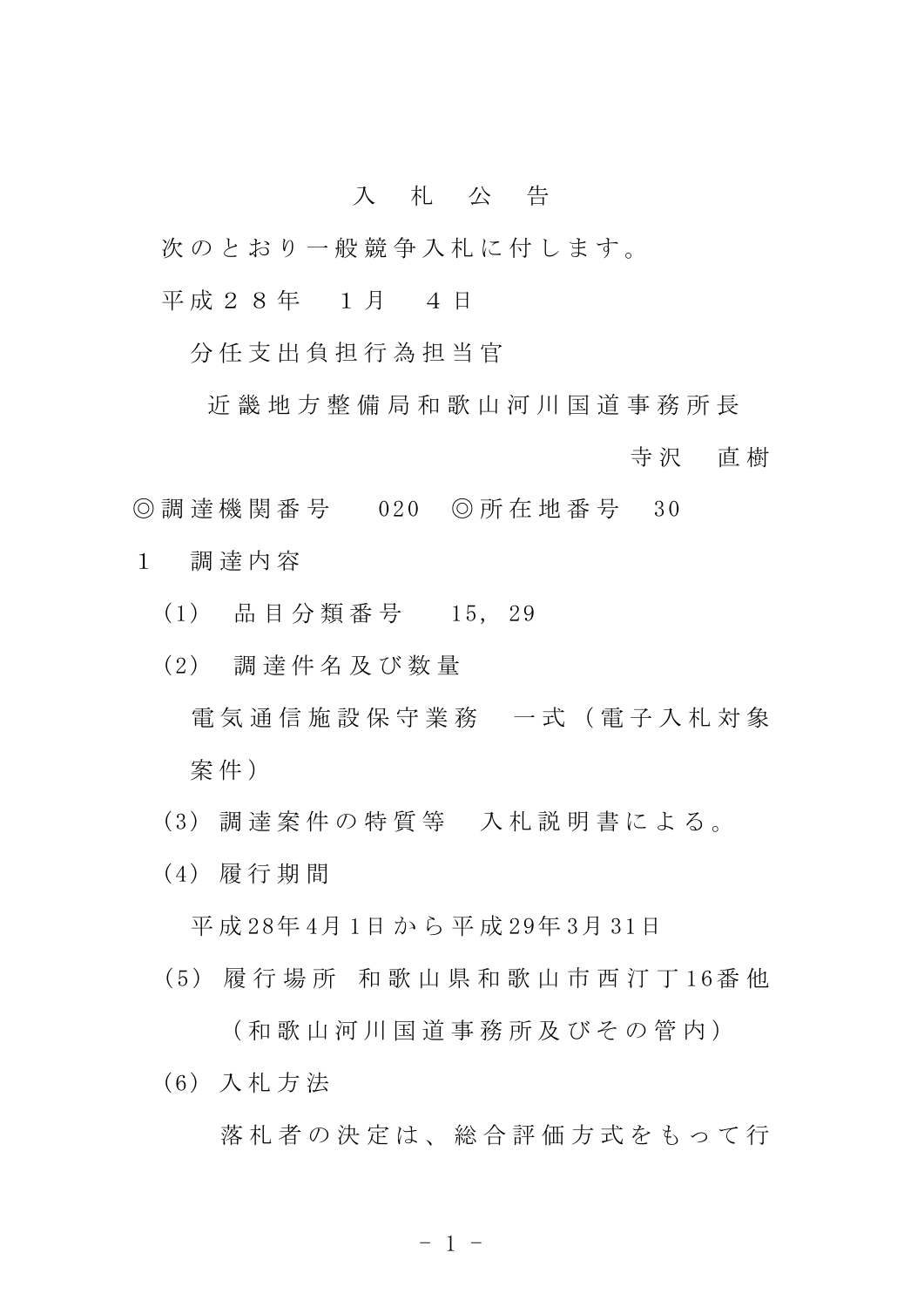う の で 、 総 合 評 価 の た め の 性 能 ・ 機 能 ・ 技 術 能力等に関する書類を提出すること。

な お 、 落 札 決 定 に 当 た っ て は 、 入 札 書 に 記 載 された金額に当該金額の100分の8に相当す る 額 を 加 算 し た 金 額 ( 当 該 金 額 に 1円 未 満 の 端数があるときは、その端数金額を切り捨て た 金 額 と す る 。) を も っ て 落 札 価 格 と す る の で 、 入 札 者 は 、 消 費 税 及 び 地 方 消 費 税 に 係 る 課税事業者であるか免税事業者であるかを問 わ ず 、 見 積 も っ た 契 約 希 望 金 額 の 1 08分 の 100 に相当する金額を記載した入札書を提出する こ と 。

原則 と し て 、 当 該 入 札 の 執 行 に お い て 入 札 執行回数は2回を限度とする。

詳 細 は 入 札 説 明 書 に よ る 。

( 7 ) 電 子 入 札 シ ス テ ム の 利 用 本 案 件 は 、 証 明 書等の提出、入札を電子入札システムで行う 対象案件である。なお、電子入札システムに よりがたい場合は、紙入札方式参加願を提出 するものとする。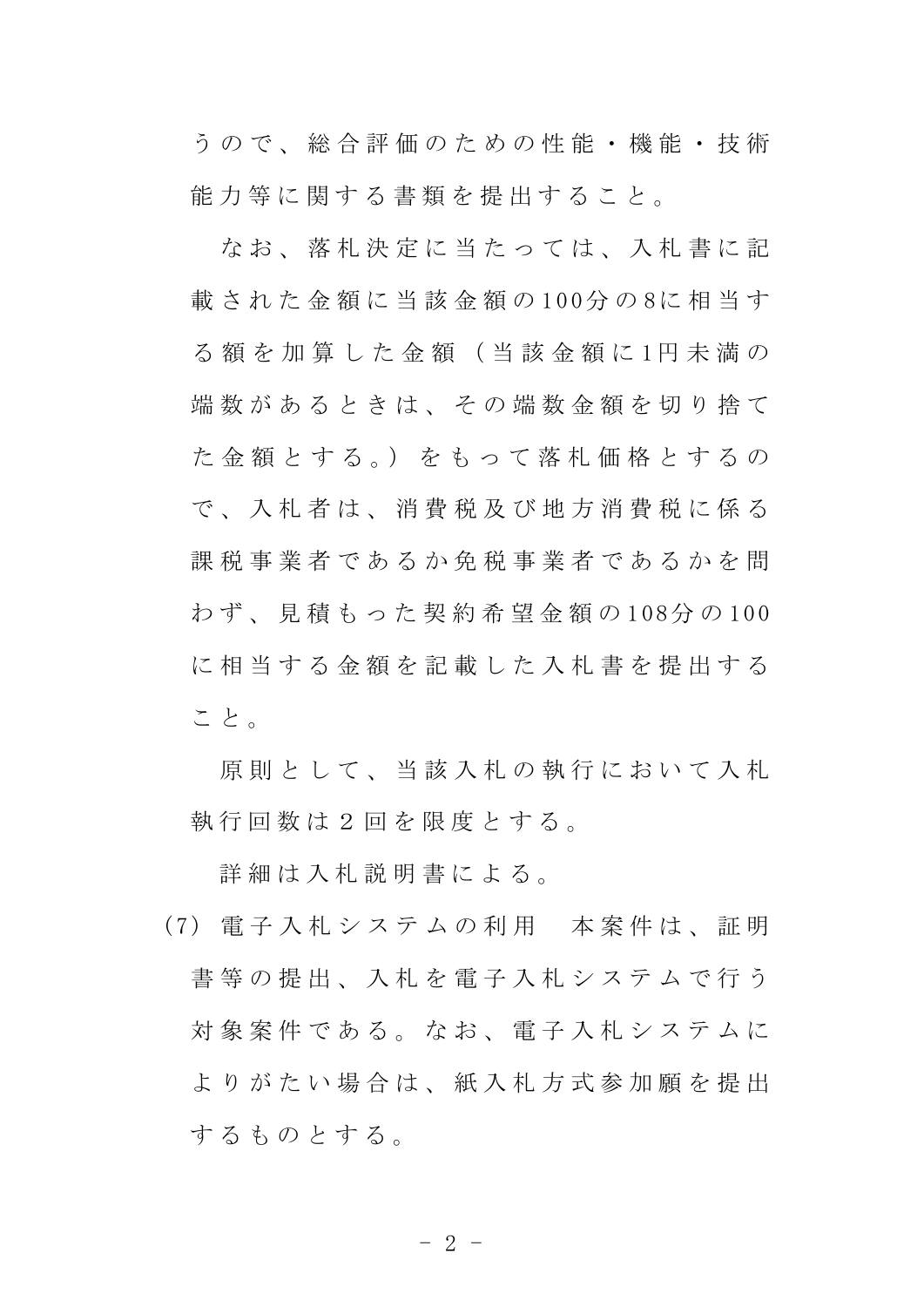2 競 争 参 加 資 格

- ( 1 ) 予 算 決 算 及 び 会 計 令 第 7 0条 及 び 第 7 1条 の 規 定に該当しない者であること。
- ( 2 ) 平 成 2 5・ 2 6 ・ 2 7年 度 国 土 交 通 省 競 争 参 加 資 格 (全 省 庁 統 一 資 格 )の 「 役 務 の 提 供 等 」 の 近 畿 地 域 の 競 争 参 加 資 格 を 有 す る 者 で あ る こ と 。

なお、当該資格に係る申請については、「競 争 参 加 者 の 資 格 に 関 す る 公 示 」( 平 成 2 7 年 3 月 25日 付 官 報) に 記 載 さ れ て い る 時 期 及 び 場 所で受け付ける。

ま た 、 平 成 28 ・ 29 ・ 30年 度 国 十 交 通 省 競 争 参 加資格 (全省庁統一資格)の「役務の提供等」 の 近 畿 地 域 と し て 申 請 し 、 平 成 28年 4月 1日 時 点 に お い て 、 平 成 28 · 29 · 30年 度 国 十 交 通 省 競 争 参 加 資 格 ( 全 省 庁 統 一 資 格 ) の 「 役 務 の 提 供 等 」 の 近 畿 地 域 の 認 定 を 受 け て い る こ と 。

( 3 ) 入 札 説 明 書 に 定 め る 実 績 及 び 資 格 が あ る こ

と を 証 明 で き る 者 で あ る こ と 。

( 4 ) 証 明 書 等 の 受 領 期 限 の 日 か ら 開 札 の 時 ま で の期間に、 近 畿 地 方 整 備 局 長 か ら 指 名 停 止 を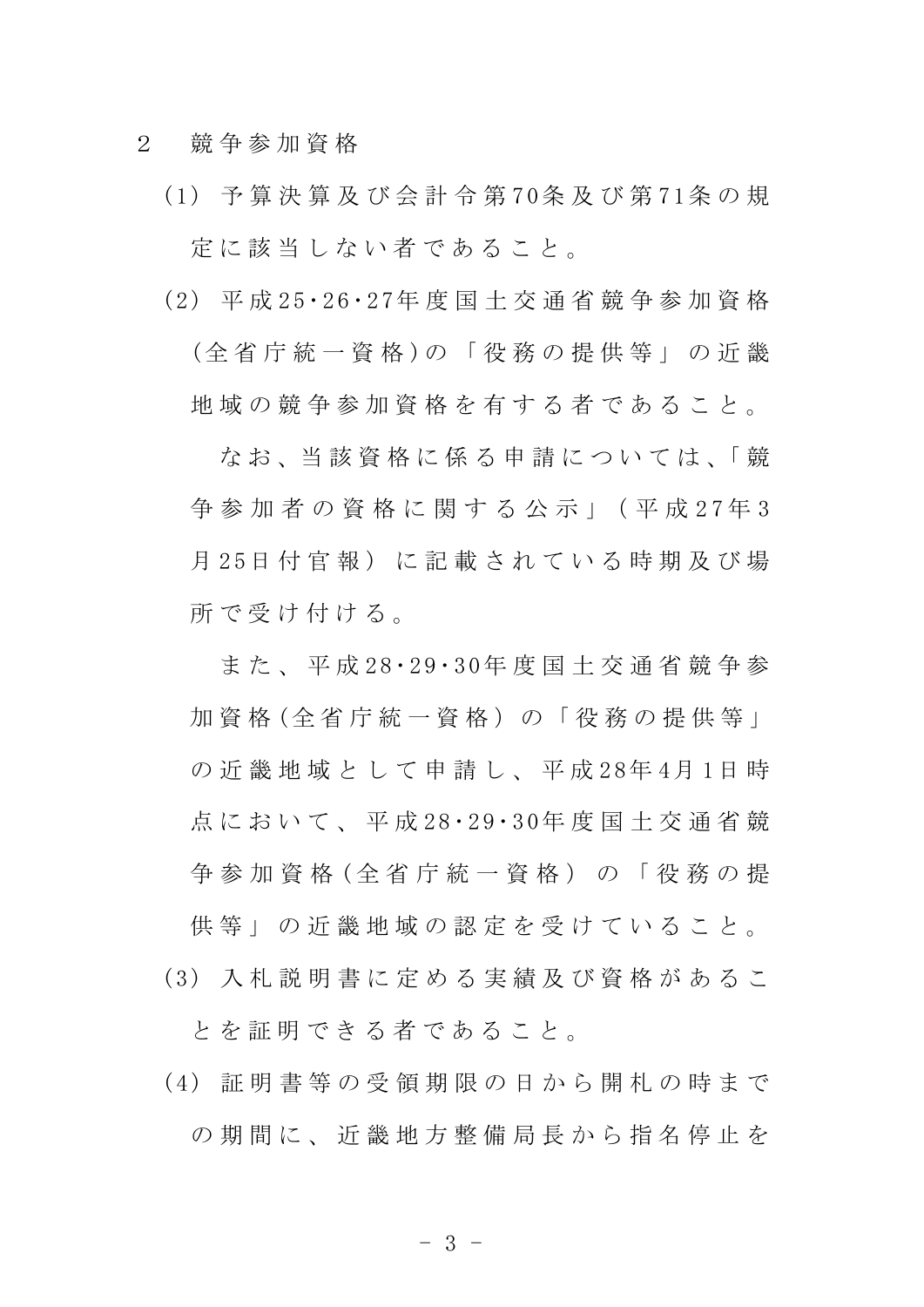受けていないこと。

- ( 5 ) 電 子 入 札 シ ス テ ム に よ る 場 合 は 、 電 子 認 証 (ICカード)を取得していること。
- ( 6 ) 分 任 支 出 負 担 行 為 担 当 官 か ら 入 札 説 明 書 の

交 付 を 受 け た 者 で あ る こ と 。

- ( 7 ) 警 察 当 局 か ら 、 暴 力 団 員 が 実 質 的 に 経 営 を 支 配 す る 者 又 は こ れ に 準 ず る 者 と し て 、 国 十 交 通 省 が 発 注 す る 業 務 等 か ら の 排 除 要 請 が あ り、当該状態が継続しているものでないこと。
- (8) 総 合 評 価 項 目 の「 業 務 実 施 方 針 」に お け る 、 要 求 要 件 を 全 て 満 た す こ と が で き る 者 で あ る こと。

## 3 入 札 書 の 提 出 場 所 等

( 1 ) 入 札 書 の 提 出 場 所 、 契 約 条 項 を 示 す 場 所 及 び 問 い 合 わ せ 先

〒 64 0 - 8 2 2 7 和 歌 山 県 和 歌 山 市 西 汀 丁 1 6 番 国 土 交 通 省 近 畿 地 方 整 備 局 和 歌 山 河 川 国 道 事 務所 経理課 契約第一係 西 加奈子 電話 073-402-0261 (内線 224)

(2) 雷子 入 札 シ ス テ ム の U R L 及 び 問 い 合 わ せ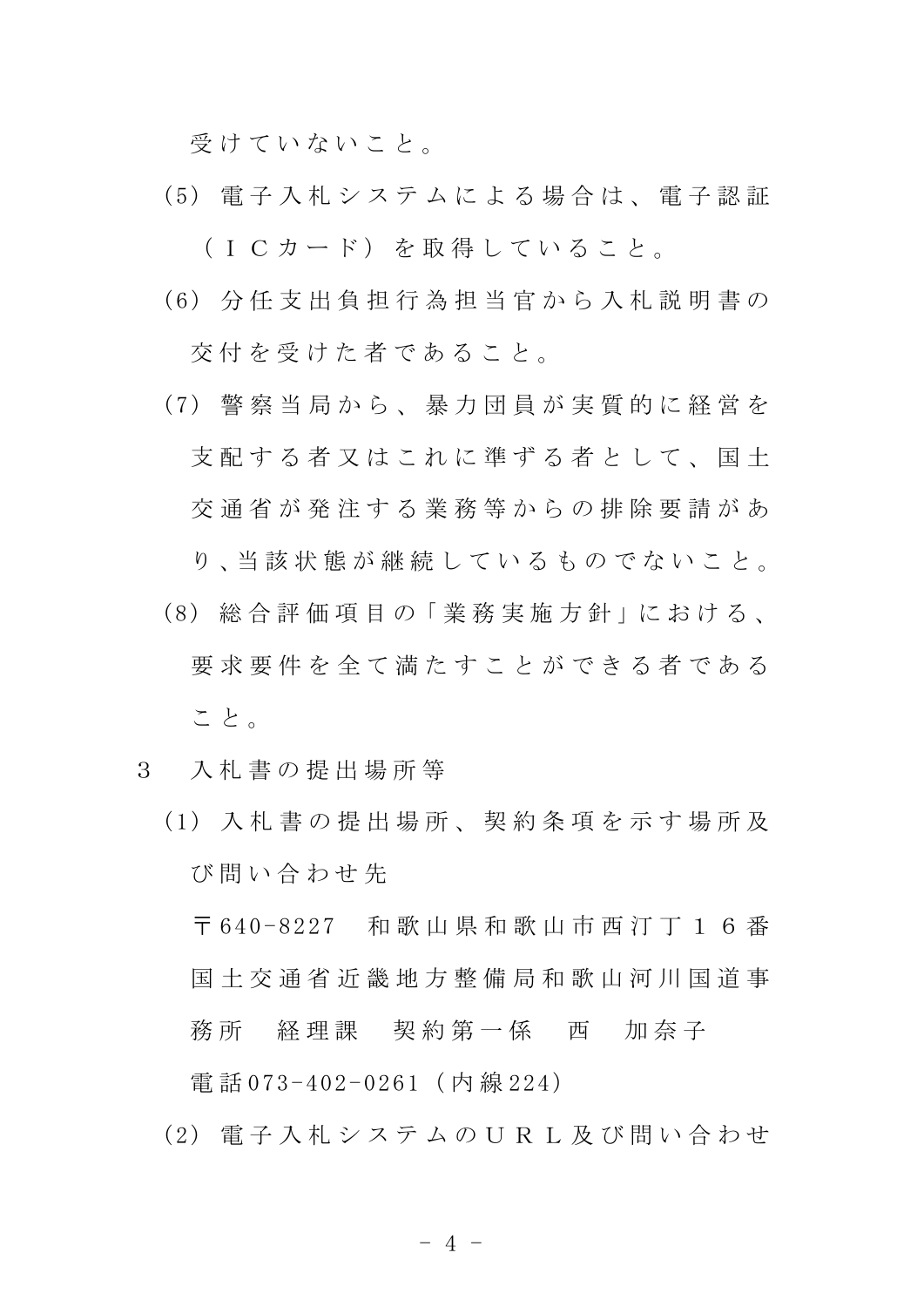先 国土交通省電子入札システム https:// e2odw.e-bisc.go.jp/CALS/Accepter/

- (3) 入 札 説 明 書 の 交 付 す る 場 所 及 び 方 法 上記(1)にて交付する。郵送による交付は、 郵送料を別に必要とする。
- (4) 電子 入札 システムによる入札書類データ

( 証 明 書 等 ) の 受 領 期 限 、 及 び 紙 入 札 方 式 に よ る 証 明 書 等 の 受 領 期 限

平成 2 8 年 2 月 2 日 1 6 時 0 0 分

( 5 ) 電 子 入 札 シ ス テ ム に よ る 入 札 書 の 受 領 期 限

及び紙入札・郵送等による入札書の受領期限

平成 2 8 年 3 月 7 日 1 6 時 0 0 分

(6) 開 札 の 日 時 及 び 場 所

平成 2 8 年 3 月 8 日 1 0 時 0 0 分

国土 交 通 省 近 畿 地 方 整 備 局 和 歌 山 河 川

国 道 事 務 所 5階 501会 議 室

- 4 その他
	- ( 1 ) 契 約 手 続 に 使 用 す る 言 語 及 び 通 貨

日 本 語 及 び 日 本 国 通 貨 。

(2) 入 札 保 証 金 及 び 契 約 保 証 金 免 除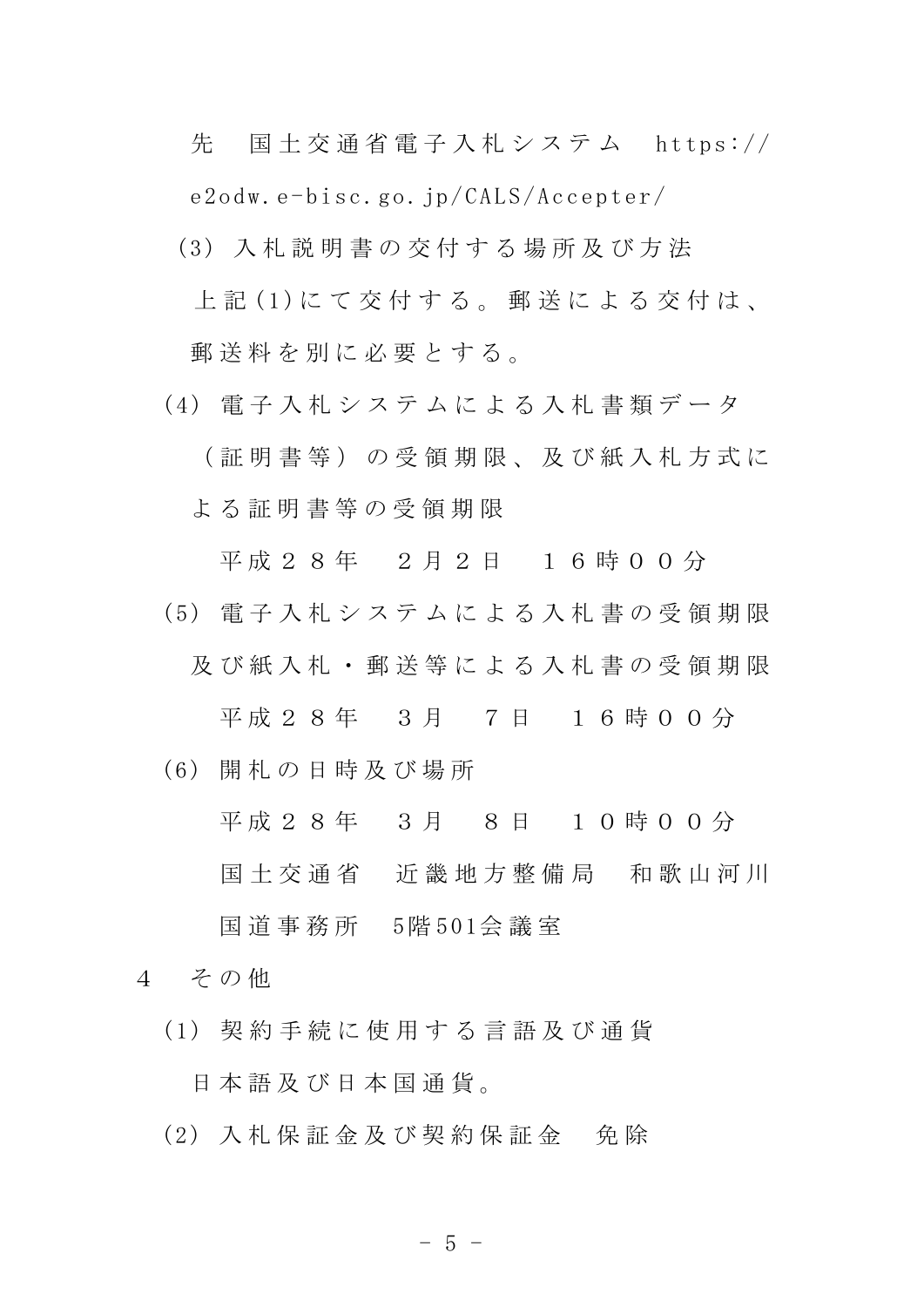(3) 入 札 者 に 要 求 さ れ る 事 項

- (a) 電子入札システムにより参加を希望する 者は、所定の受領期限までに入札書類デー タ (証 明 書 等) を 上 記 3 (2)に 示 す U R L に 提 出 し な け れ ば な ら な い。
- (b) 紙入札方式により参加を希望する者は、 所 定 の 受 領 期 限 ま で に 必 要 な 証 明 書 等 を 上 記 3 (1)に 示 す 場 所 に 提 出 し な け れ ば な ら ない。

なお、(a)(b)いずれの場合も、開札日の 前日までの間において必要な証明書等の内 容 に 関 す る 分 任 支 出 負 担 行 為 担 当 官 か ら の 照会が有った場合には、説明しなければな らない。

- ( 4 ) 落 札 対 象 証 明 書 等 は 、 分 任 支 出 負 担 行 為 担当官において技術審査を行い、当該業務の 遂 行 が 可 能 と 認 め ら れ る と 判 断 し た 当 該 証 明 書 等 に 係 る 入 札 書 の み を 落 札 対 象 と す る 。
- ( 5 ) 入 札 の 無 効 競 争 に 参 加 す る 資 格 を 有 し な い者のした入札及び入札の条件に違反した入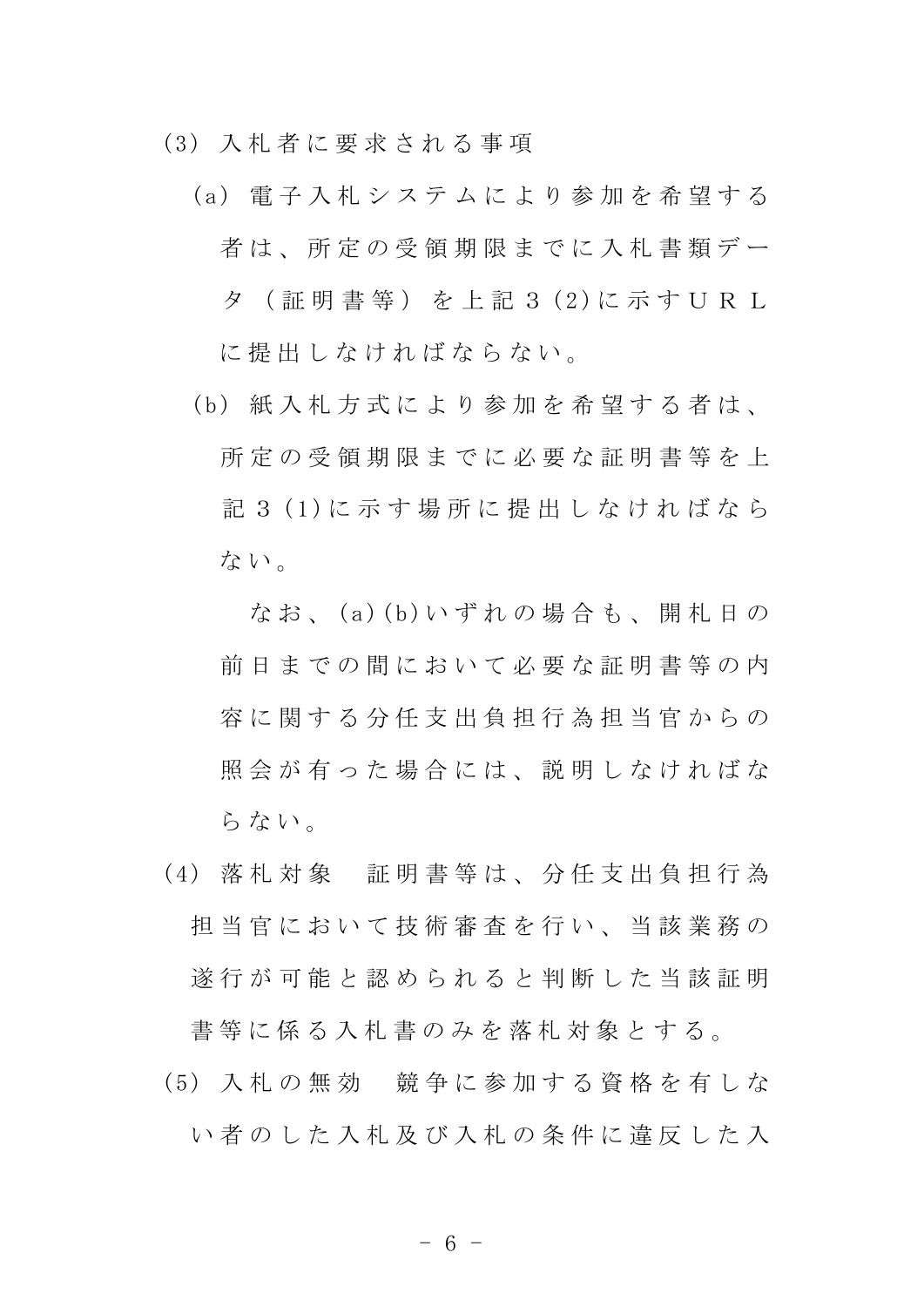札 は 無 効 と す る 。

- (6) 契 約 書 作 成 の 要 否 要
- (7) 落 札 者 の 決 定 方 法

総合評価落札方式とする。本公告4(3)に従 い証明書等を提出した入札者であって、本公 告 2の 競 争 参 加 資 格 を 全 て 満 た し 、 本 公 告 及 び 入 札 説 明 書 に お い て 明 ら か に し た 性 能 ・ 機 能 ・ 技 術 能 力 等 の 要 求 要 件 の う ち 必 須 と さ れ た項目の最低限の要求要件を全て満たし、当 該 入 札 者 の 入 札 価 格 が 予 算 決 算 及 び 会 計 令 第 7 9条 の 規 定 に 基 づ い て 作 成 さ れ た 予 定 価 格 の 制 限 の 範 囲 内 で あ り 、 か つ 、 当 該 入 札 者 の 申 し 込 み に 係 る 性 能 等 の 各 評 価 項 目 の 得 点 の 合 計 を 当 該 入 札 者 の 入 札 価 格 で 除 し て 得 た 数 値 の 最 も 高 い 者 を も っ て 、 落 札 者 と す る 。 た だ し 、 落 札 者 と な る べ き 者 の 入 札 価 格 に よ っ て は、その者により当該契約の内容に適合した 履 行 が な さ れ な い お そ れ が あ る と 認 め ら れ る と き 又 は そ の 者 と 契 約 を 締 結 す る こ と が 公 正 な取引の秩序を乱すこととなるおそれがあっ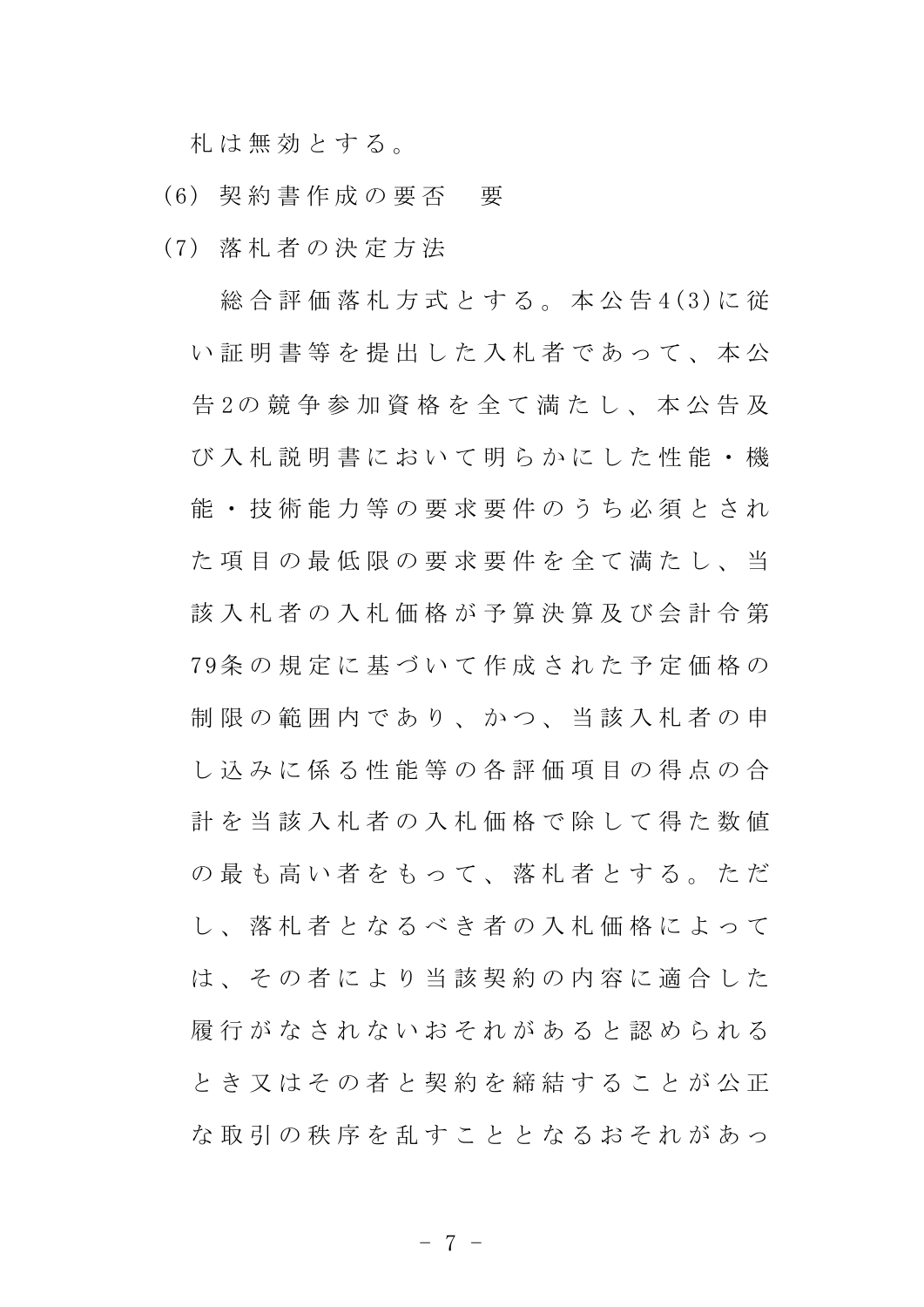て 著 し く 不 適 当 で あ る と 認 め ら れ る と き は 、 予 定 価 格 の 制 限 の 範 囲 内 の 価 格 を も っ て 入 札 し た 他 の 者 の う ち 、 得 点 の 合 計 を 入 札 価 格 で 除して得た数値の最も高い者を当該契約の相 手方とする。

- (8) 手続きにおける交渉の有無 無
- (9) 詳 細 は 入 札 説 明 書 に よ る 。

5 Summary

- $(1)$  Official in charge of disbursement of the procuring entity : Naoki Terasawa Director-General of Wakayama River and National Highway Office ,Kinki Regional Development Bureau
- (2) Classification of the products to be procured : 15,29
- (3) Nature and quantity of the services to be manufactured or delivered: Telecommunication equipment maintenance 1 set (4) Service period : From 1 April, 2016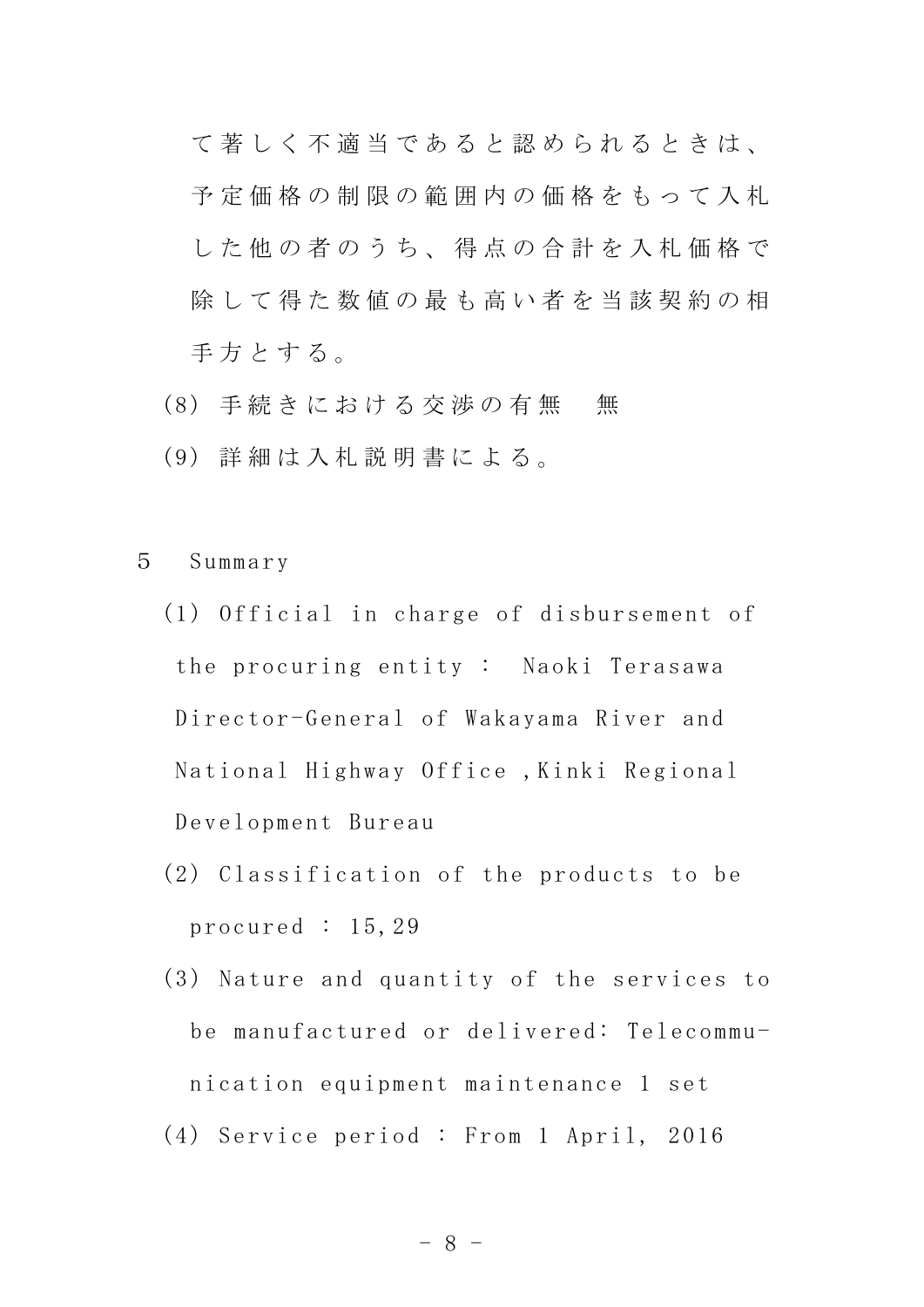through 31 March, 2017

- (5) Service place : 16, Nishimigiwatyo, Wakayama-Shi, Wakayama-Ken and others, ( Wakayama River and National Highway office and the jurisdiction)
- (6) Qualification for participating in the tendering procedures : Suppliers eligible for participating in the proposed tender are those who shall :
	- ① n o t c o m e u n d e r A r t i c l e 7 0 a n d 7 1 o f the Cabinet Order concerning the Budget, Auditing and Accounting.
	- 2 have "Provision of services" in Kinki Area, in terms of  $FY2013 \cdot 2014 \cdot 20$ 15 qualification for participating in tenders by Ministry of Land, Infrastructure, Transport and Tourism (Single qualification for every ministry and agency)

in addition, those who will have ap-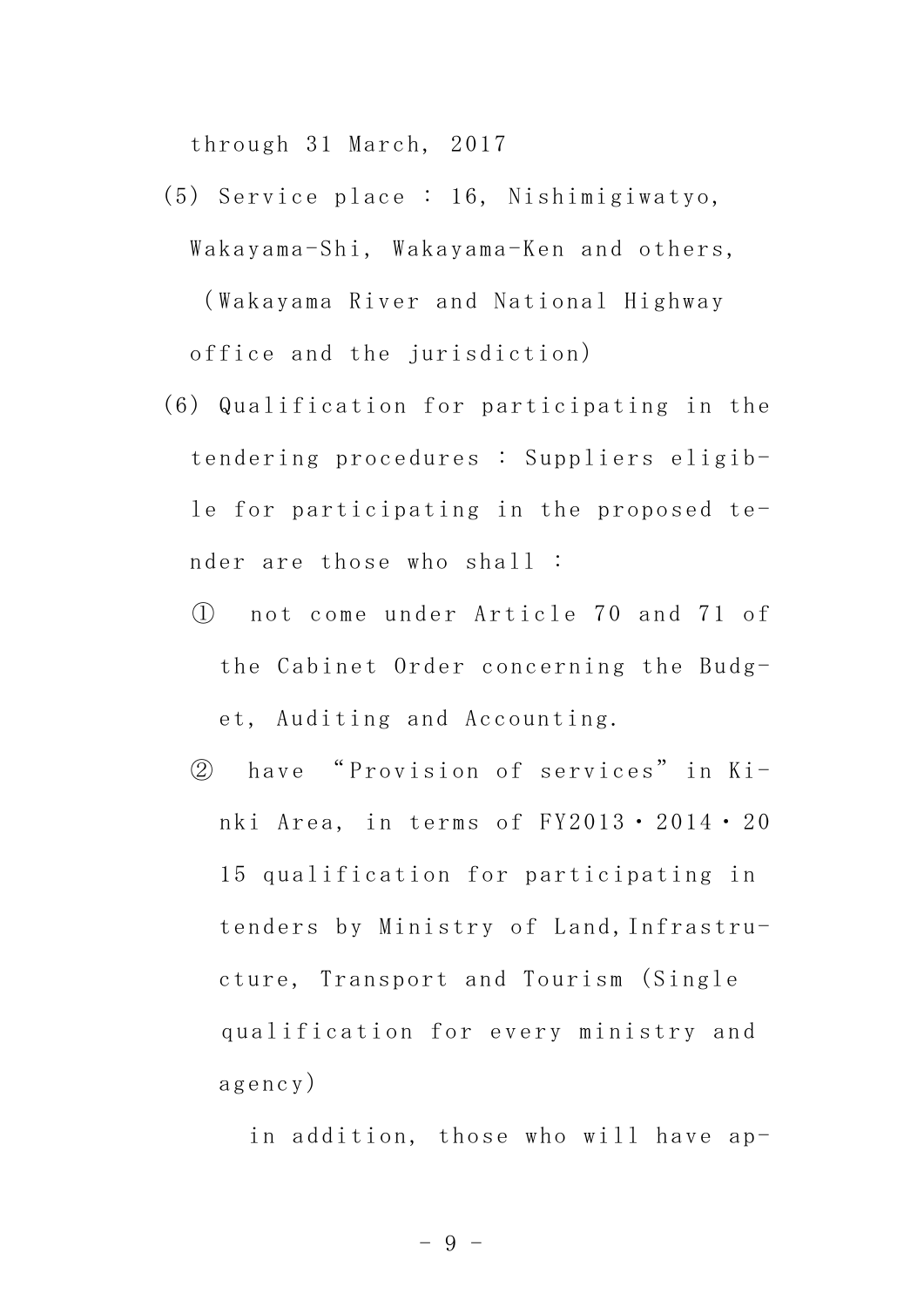plied "Provision of services" in Kinki Area, in terms of qualification of  $FY2016 \cdot 2017 \cdot 2018$  for participating in tenders by Ministry of Land, Infrastructure, Transport and Tourism (Single qualification for every ministry and agency), and will have acceptance of " Prov is ion of services" in Kinki Area, in terms of qualification of  $FY 2016 \cdot 2017 \cdot 2018$  for participating in tenders by Ministry of Land, Infrastructure, Transport and Tourism (Single qualification for every ministry and agency) as of 1 April 2016.

- 3 have proven to have actual results and qualification stipulated in the tender documentation.
- 4 not be under suspension of nomination by Director-General of Kinki Regional Development Bureau from Time-limit

 $- 10 -$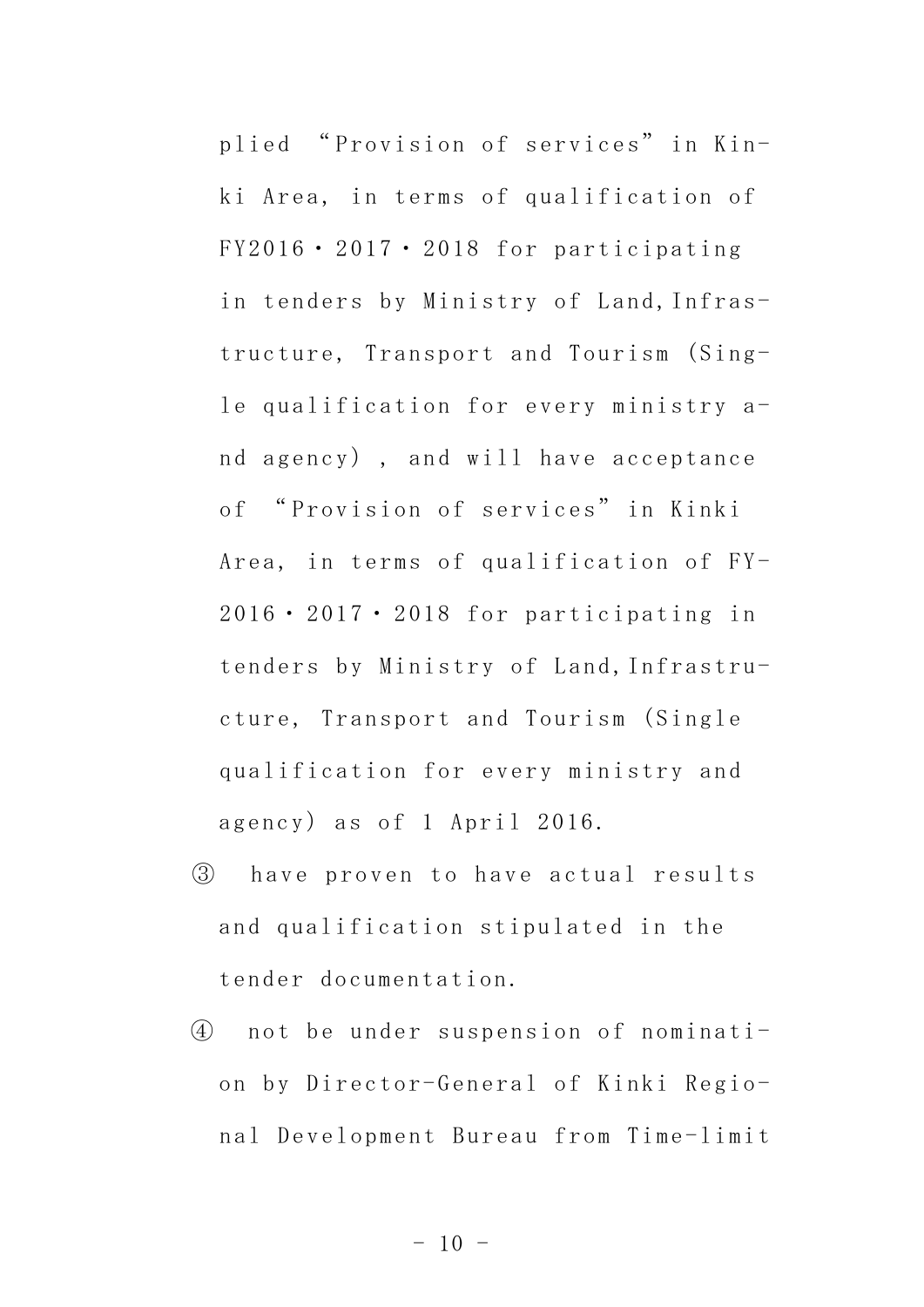for submission of certificate to Bid Opening.

- ⑤ a c q u i r e t h e e l e c t r i c c e r t i f i c a t i o n in case of using the Electric Bidding system https://e2odw.e-bisc.go.jp/ CALS/Accepter/
- ⑥ not be the person that a gangster influence management substantially or the person who has exclusion request from Ministry of Land, Infrastructure, Transport and Tourism is continuing state cocerned
- $(7)$  Time-limit for submission of certificate :16:00 2 February, 2016
- $(8)$  Time-limit for tender :16:00 7 March, 2016
- $(9)$  Contact point for the notice: Kanako Nishi the first Sub-Chief for Contracts, Finance Section, Wakayama River and National Highway office, Kinki Regional